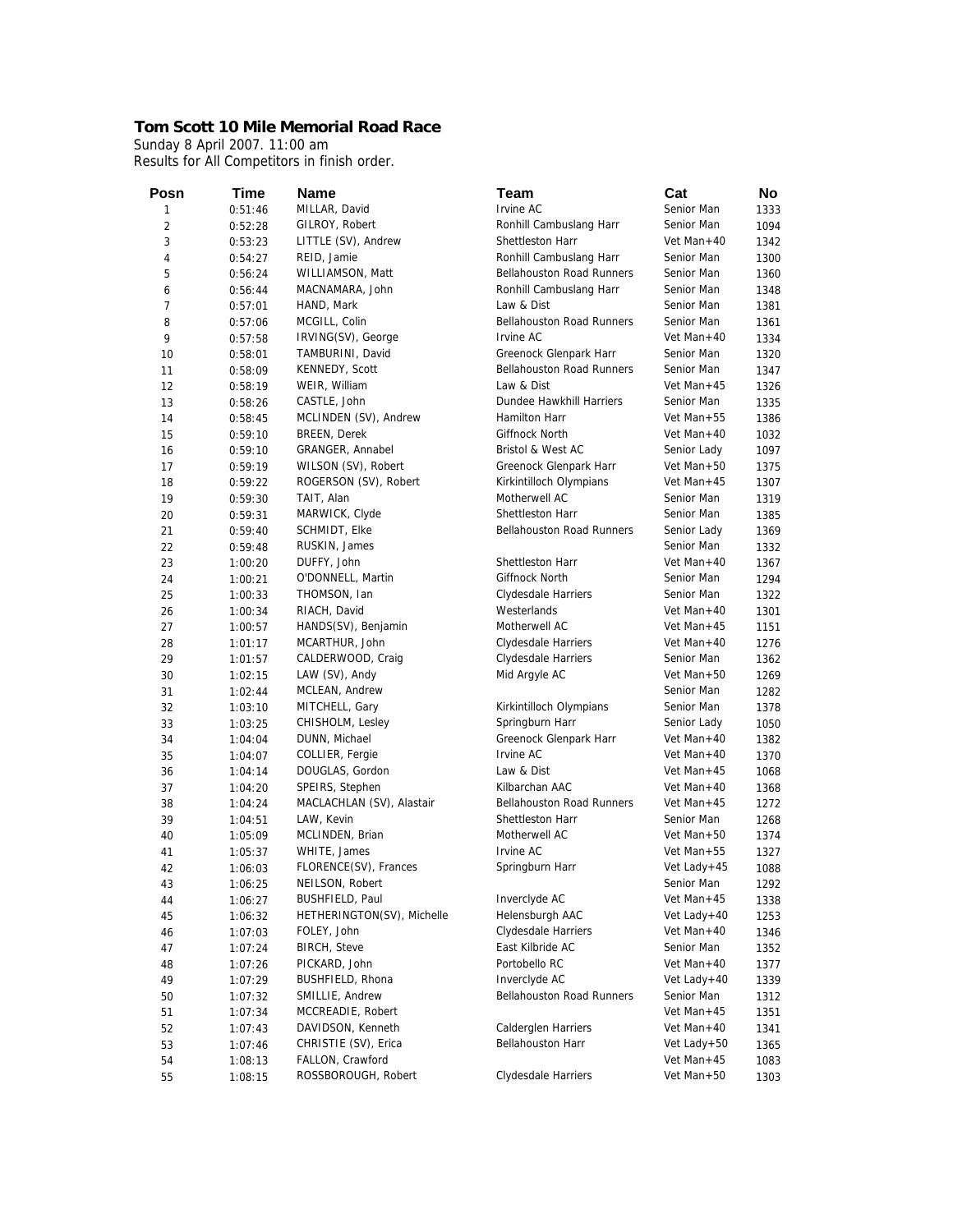| 56  | 1:08:17 | CURRAN(SV), Henry        | Scottish Vet Harr                | Vet Man+50      | 1060 |
|-----|---------|--------------------------|----------------------------------|-----------------|------|
| 57  | 1:08:21 | FAIRWEATHER(SV), David   | Ronhill Cambuslang Harr          | Vet Man+60      | 1082 |
| 58  | 1:08:37 | COUGHTRIE, Tom           |                                  | Vet Man+45      | 1059 |
| 59  | 1:08:47 | MCCROSSAN (SV), Pamela   | Clydesdale Harriers              | Vet Lady+40     | 1287 |
| 60  | 1:08:52 | LOGAN, Lianne            | City of Edinburgh                | Senior Lady     | 1271 |
| 61  | 1:09:06 | FENNEY, Thomas           | Scottish Vet Harr                | Vet Man+50      | 1353 |
| 62  | 1:09:26 | MUIR, Darran             |                                  | Senior Man      | 1290 |
| 63  | 1:09:27 | MCMILLAN(SV), James      | Kilbarchan AAC                   | Vet Man+60      | 1284 |
| 64  | 1:09:44 | FINLAYSON, Donna         | Victoria Park AAC                | Senior Lady     | 1086 |
| 65  | 1:09:46 | WATSON(SV), Hugh         | Shettleston Harr                 | Vet Man+60      | 1324 |
| 66  | 1:09:50 | BICKERSTAFF, Ross290658  | Hamilton Harr                    | Vet Man+45      | 1372 |
| 67  | 1:10:42 | BERRY, Joanne            | <b>Bellahouston Road Runners</b> | Vet Lady + $35$ | 1023 |
| 68  | 1:11:02 | FRESHOUR, Michael        | Hilton                           | Vet Man+40      | 1336 |
| 69  | 1:11:07 | ADDISON(SV), Susan       | Kirkintilloch Olympians          | Vet Lady+40     | 1000 |
| 70  | 1:11:15 | OWEN, Robert             | Motherwell AC                    | Senior Man      | 1295 |
|     |         | MACDONALD, Andrew        | <b>Bellahouston Road Runners</b> | Senior Man      |      |
| 71  | 1:11:17 |                          | Forfar Road Runners              | Senior Man      | 1274 |
| 72  | 1:11:19 | MOORE, David             |                                  |                 | 1289 |
| 73  | 1:11:23 | BAIRD, Julian            |                                  | Senior Man      | 1354 |
| 74  | 1:11:35 | MCINTOSH, Heather        | Garscube Harr                    | Vet Lady+40     | 1281 |
| 75  | 1:11:38 | AITCHISON, Alan          | Portobello RC                    | Senior Man      | 1345 |
| 76  | 1:11:41 | LEGGETT(SV), Ian         | Livingstone & Dist               | Vet Man+65      | 1270 |
| 77  | 1:11:52 | BOYLE, Norman            | <b>Bella Road Runners</b>        | Vet Man+50      | 1343 |
| 78  | 1:11:59 | MCCAFFREY, Annmare       | Kirkintilloch Olympians          | Vet Lady + $35$ | 1279 |
| 79  | 1:12:24 | SHAW(SV), Alistair       | Giffnock North                   | Vet Man+70      | 1340 |
| 80  | 1:12:27 | SCOTT, Aileen            | Clydesdale Harriers              | Vet Lady + $35$ | 1344 |
| 81  | 1:12:38 | MITCHELL (SV), David     | Clydesdale Harriers              | Vet Man+60      | 1288 |
| 82  | 1:12:44 | SLOAN, David             |                                  | Vet Man+40      | 1376 |
| 83  | 1:12:49 | DUNLOP, Jane             | West Dunbartonshire AC           | Senior Lady     | 1070 |
| 84  | 1:12:55 | MCCALLUM, Marina         | Clydesdale Harriers              | Vet Lady + $35$ | 1278 |
| 85  | 1:12:56 | SOMERVILLE, Elaine       | Milburn Harr                     | Senior Lady     | 1314 |
| 86  | 1:13:10 | <b>BLACKWELL, Stuart</b> |                                  | Vet Man+40      | 1031 |
| 87  | 1:13:13 | RIDDELL, Duncan          | Maryhill Harriers                | Senior Man      | 1302 |
| 88  | 1:13:16 | RUDZINSKI (SV), Peter    | Clydesdale Harriers              | Vet Man+55      | 1308 |
| 89  | 1:13:33 | GRANT, Kenny             | Kirkintilloch Olympians          | Senior Man      | 1130 |
| 90  | 1:14:12 | RAMAGE (SV), Edgar       | East Kilbride AC                 | Vet Man+45      | 1299 |
| 91  | 1:14:18 | STEVENSON, Rachel        | Garscube Harr                    | Senior Lady     | 1315 |
| 92  | 1:14:26 | FITZSIMMONS, Alan        | Jog Scotland                     | Senior Man      | 1366 |
| 93  | 1:14:33 | HUNTER, Meg              | <b>Bellahouston Road Runners</b> | Senior Lady     | 1255 |
| 94  | 1:14:36 | BRAMMER, Madeline        | <b>Bellahouston Road Runners</b> | Senior Lady     | 1035 |
| 95  | 1:14:37 | HYDES, Mick              | Motherwell AC                    | Senior Man      | 1257 |
| 96  | 1:14:40 | BEVERIDGE, Louise        |                                  | Senior Lady     | 1356 |
| 97  | 1:14:41 | MUNRO, Carole            | Motherwell AC                    | Vet Lady+45     | 1291 |
| 98  | 1:14:44 | KNUSDEN, Peter           | Motherwell AC                    | Vet Man $+45$   | 1267 |
| 99  | 1:14:53 | JUNNIER, Beryl           | Wee County Harr                  | Vet Lady+40     | 1264 |
| 100 | 1:14:55 | GRAY, Lindsey            | Hamilton Harr                    | Senior Lady     | 1142 |
| 101 | 1:14:57 | SCOTT, Kathryn           | Clydesdale Harriers              | Vet Lady+40     | 1310 |
| 102 | 1:15:06 | MCMILLAN, Tom            |                                  | Vet Man+50      | 1285 |
| 103 | 1:15:32 | BRYSON, Mark             | Hamilton Harr                    | Senior Man      | 1358 |
| 104 | 1:15:38 | DAVIDSON, John           | <b>Bellahouston Road Runners</b> | Senior Man      | 1063 |
| 105 |         | MARTIN, Angelia          | East Kilbride AC                 | Vet Man+40      | 1273 |
|     | 1:16:02 | RICHARDS, Iain           |                                  |                 |      |
| 106 | 1:16:12 |                          |                                  | Vet Man+45      | 1304 |
| 107 | 1:16:17 | MILNE, Graham            | Glasgow Triathalon Club          | Vet Man+45      | 1357 |
| 108 | 1:16:22 | NELSON, Graham           |                                  | Senior Man      | 1380 |
| 109 | 1:16:31 | STEVENSON, Nigel         |                                  | Vet Man+45      | 1316 |
| 110 | 1:16:40 | DUNCANSON, Christine     | Clydesdale Harriers              | Vet Lady+45     | 1379 |
| 111 | 1:16:47 | KENNEDY, Linda           | <b>Bellahouston Road Runners</b> | Vet Lady + $35$ | 1265 |
| 112 | 1:17:17 | HUTCHISON, Mark          | Airdrie Harriers                 | Senior Man      | 1363 |
| 113 | 1:17:20 | STEWART (SV), Ada        | Kirkintilloch Olympians          | Vet Lady+40     | 1317 |
| 114 | 1:17:23 | JENKINS, Allan           |                                  | Vet Man+50      | 1262 |
| 115 | 1:17:55 | MCCAFFER (SV), Donald    | Motherwell AC                    | Vet Man+55      | 1384 |
| 116 | 1:18:12 | RODGERS, Murdoch         | <b>Bellahouston Road Runners</b> | Vet Man+55      | 1306 |